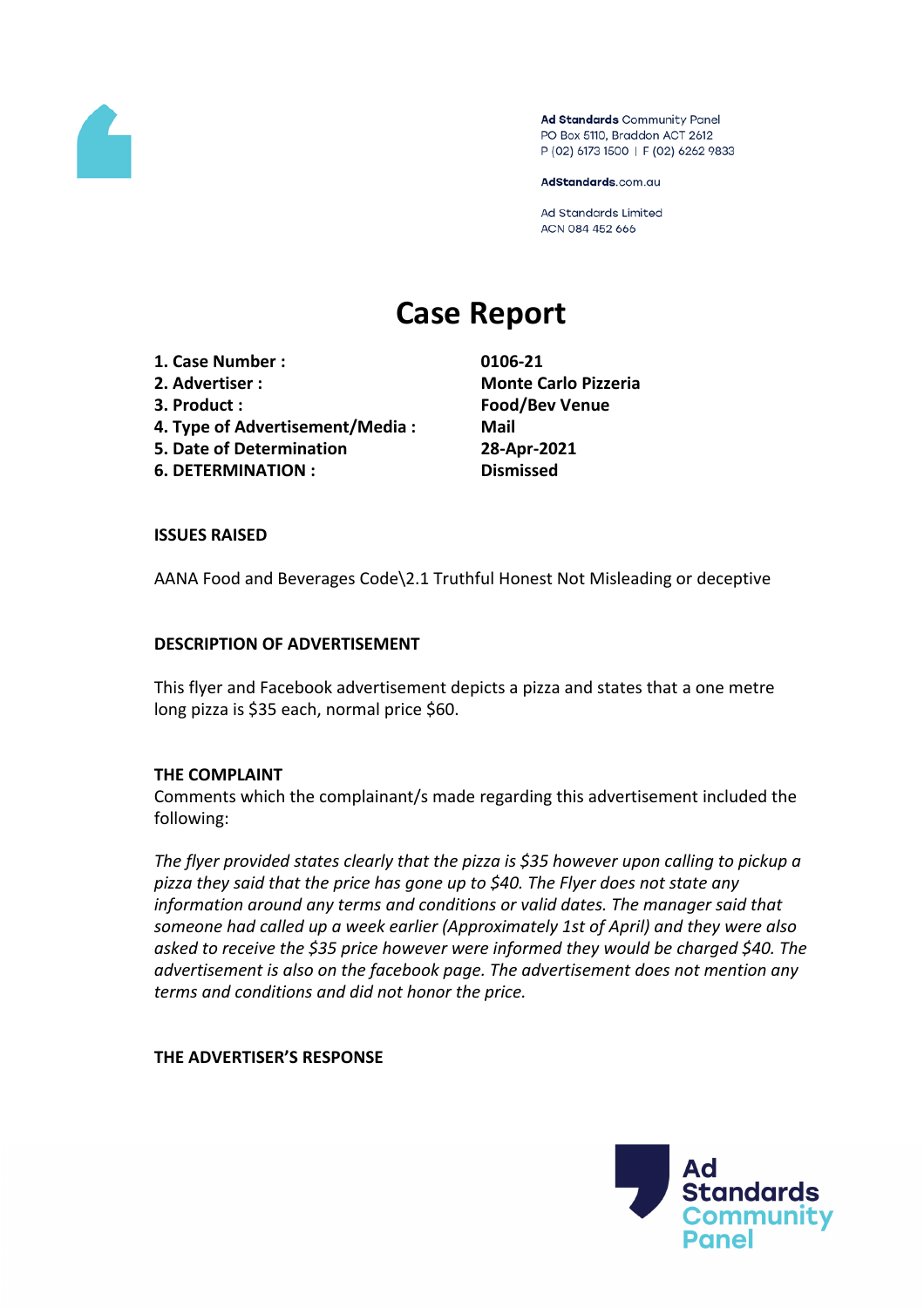Comments which the advertise made in response to the complainant/sregarding this advertisement include the following:

We attach, the promotional flyer was tter boxeddropped to the complainant with a copy ofthe restaurant'smenu.

We note the flyer was two sided, the complainant faile chention the following:

- 1. The flyerprovidesthat the offer is for a limited imeonly and applicable to pick up dealsonly on theother side ofhe flyer;
- 2. Theflyer was provide betweer 6-8 weeks prior to the omplainant attempting to order which at that ime the promotion was ended;
- 3. The menu which was rovided with the flyeprovides prices subject to hange without notice;and
- 4. Thewebsite alsoprovides that albricesare subject tochangewithout notice. Thisis providedon the attachedlink [https://www.montecarlopizza.com.au/men](https://aus01.safelinks.protection.outlook.com/?url=https%3A%2F%2Fwww.montecarlopizza.com.au%2Fmenu&data=04%7C01%7Ccomplaints%40adstandards.com.au%7C71d90a010f8744a023d708d90e82106c%7C336bbaa3ac97416d94c34efc79c0a38d%7C0%7C0%7C637556774110739874%7CUnknown%7CTWFpbGZsb3d8eyJWIjoiMC4wLjAwMDAiLCJQIjoiV2luMzIiLCJBTiI6Ik1haWwiLCJXVCI6Mn0%3D%7C1000&sdata=4MPG23badoIThR4e8%2Fnch7Sur1Lx%2Fbf3QAJbZEXlRco%3D&reserved=0)u

We are ofthe view thata new promotionwas advertised for thenetrepizza andhe complainant was attempting get acheaperprice. We are extremely disappointed that the complainanthas resorted toddging abaseless complaint.We areconsidering potential avenues in ordeo protect ourbrand andreputation.

## THE DETERMINATION

TheAd Standard Community Panel (the Panet) posidered whethethis advertisement breachesthe AANA Food and Beverages Advertising Marketing Communication Code (the FoodCode).

ThePanel noted the complainant's concernthat the advertisements misleading as the advertised price was not honoure they attempted to orderthe product.

ThePanel viewed theadvertisement and toted the advertiser didnot respond.

Food Code.1 Advertising or MarketingCommunication forFoodor Beverage Products shall betruthful and honest, shall nobe orbe designed to bemisleading or deceptiveor otherwise contravene PrevailingCommunity Standards, and hall be communicatedin amanner appropriate tothe level of understanding of the target audience ofthe Advertising orMarketing Communication withan accurate presentation of allinformation includinganyreferencesto nutritional valuesor health benefits.

ThePanel noted thePractice Noteto this section ofthe Codewhich states:

"The Panel wilhot attemptto apply legal tests its determination of whether advertisements are truthfuland honest, designeto mislead ordeceive or otherwise contravene prevailing ommunity standards in the reasof concern to this Code.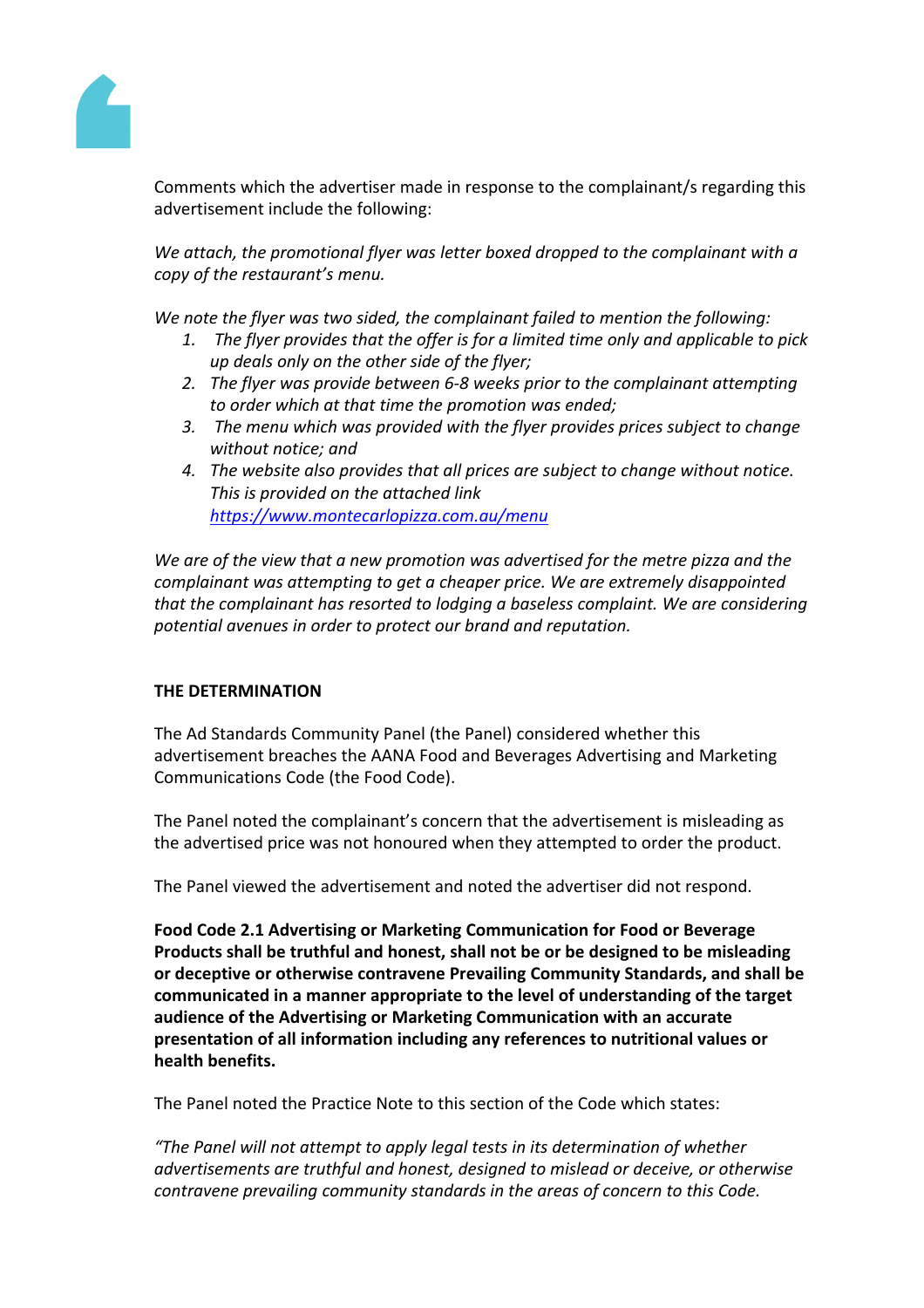

*"In testing the requirement that an advertising or marketing communication should not be designed to be misleading or deceptive, or otherwise contravene prevailing community standards, the Panel will consider the advertiser's stated intention, but may also consider, regardless of stated intent, that an advertisement is by design misleading or deceptive, or otherwise contravenes prevailing community standards in particular regard to stated health, nutrition and ingredient components of the food or beverage product."*

The Panel noted that the Facebook and the flyer had both become publicly available on or around 28th February 2021 and promoted a one metre long pizza for \$35. The Panel noted that the complainant had advised that they had attempted to order the product on or around 9th April 2021, approximately six weeks after publication of the flyer and the Facebook post being made.

The Panel noted that neither the flyer advertisement nor the Facebook post had a disclaimer that the price was for a limited time, or advising the promotion start and end dates. The Panel noted the advertiser's response that the flyer did contain a reference to "Pickup only deal. Limited time only" however considered that this was placed next to another promotion and it was not clear that the reference applied to the deal on the reverse side of the flyer.

The Panel considered however that most members of the community would not expect that a listed price on an advertisement would be available indefinitely, and considered that in regards to the flyer advertisement most 'junk mail' is advertising sales or promotions with current prices.

The Panel noted that a Facebook post by the advertiser on 10th April 2021 advertising the current price of the product did have a disclaimer advising the price was for a limited time. The Panel noted that it would have been preferable for the advertiser to remove the 28th February post stating the \$35 price once that price was superseded.

The Panel considered that while advertisers should ensure that advertising lists all terms and conditions in relation to a price, their absencewould not mean that most members of the community were materially misled.

The Panel noted that the advertised price was correct at the time of the promotion, and considered that such a price becoming unavailable approximately six weeks later did not make the advertisement misleading or deceptive.

### **Section 2.1 Conclusion**

The Panel determined that the advertisement was not misleading or deceptive and did not otherwise contravene Prevailing Community Standards, and did not breach Section 2.1 of the Food Code.

#### **Conclusion**